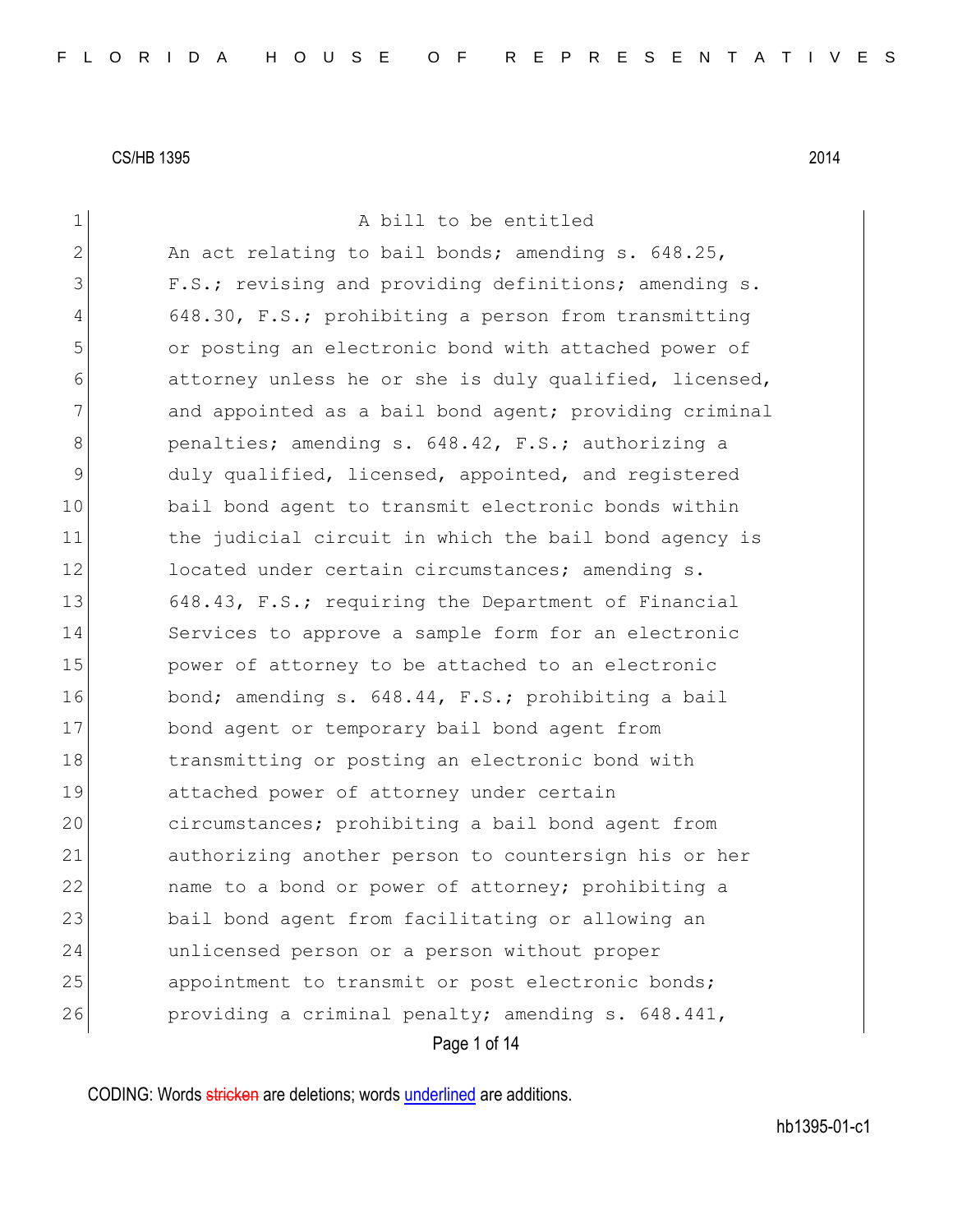| 27 | F.S.; prohibiting an insurer or managing general agent       |
|----|--------------------------------------------------------------|
| 28 | from furnishing an unlicensed individual or entity a         |
| 29 | form necessary for transmitting or posting electronic        |
| 30 | bonds; providing criminal penalties; amending s.             |
| 31 | 903.09, F.S.; revising requirements for a bail bond          |
| 32 | agent to justify his or her suretyship to include            |
| 33 | electronic bonds; amending s. 903.101, F.S.;                 |
| 34 | authorizing a qualified, licensed, appointed, and            |
| 35 | registered bail bond agent to transmit or post               |
| 36 | electronic bonds within the judicial circuit in which        |
| 37 | the bail bond agency is located under certain                |
| 38 | circumstances; amending s. 903.33, F.S.; providing           |
| 39 | that electronic bonds are considered original                |
| 40 | documents; amending s. 903.34, F.S.; providing               |
| 41 | requirements for a bond, posted in person or initiated       |
| 42 | electronically, to be approved by a committing trial         |
| 43 | court judge or the sheriff; providing an effective           |
| 44 | date.                                                        |
| 45 |                                                              |
| 46 | Be It Enacted by the Legislature of the State of Florida:    |
| 47 |                                                              |
| 48 | Section 1. Section 648.25, Florida Statutes, is amended to   |
| 49 | read:                                                        |
| 50 | 648.25<br>Definitions. - As used in this chapter, the term:  |
| 51 | "Bail bond agency" means:<br>(1)                             |
| 52 | The building where a licensee maintains an office and<br>(a) |
|    | Page 2 of 14                                                 |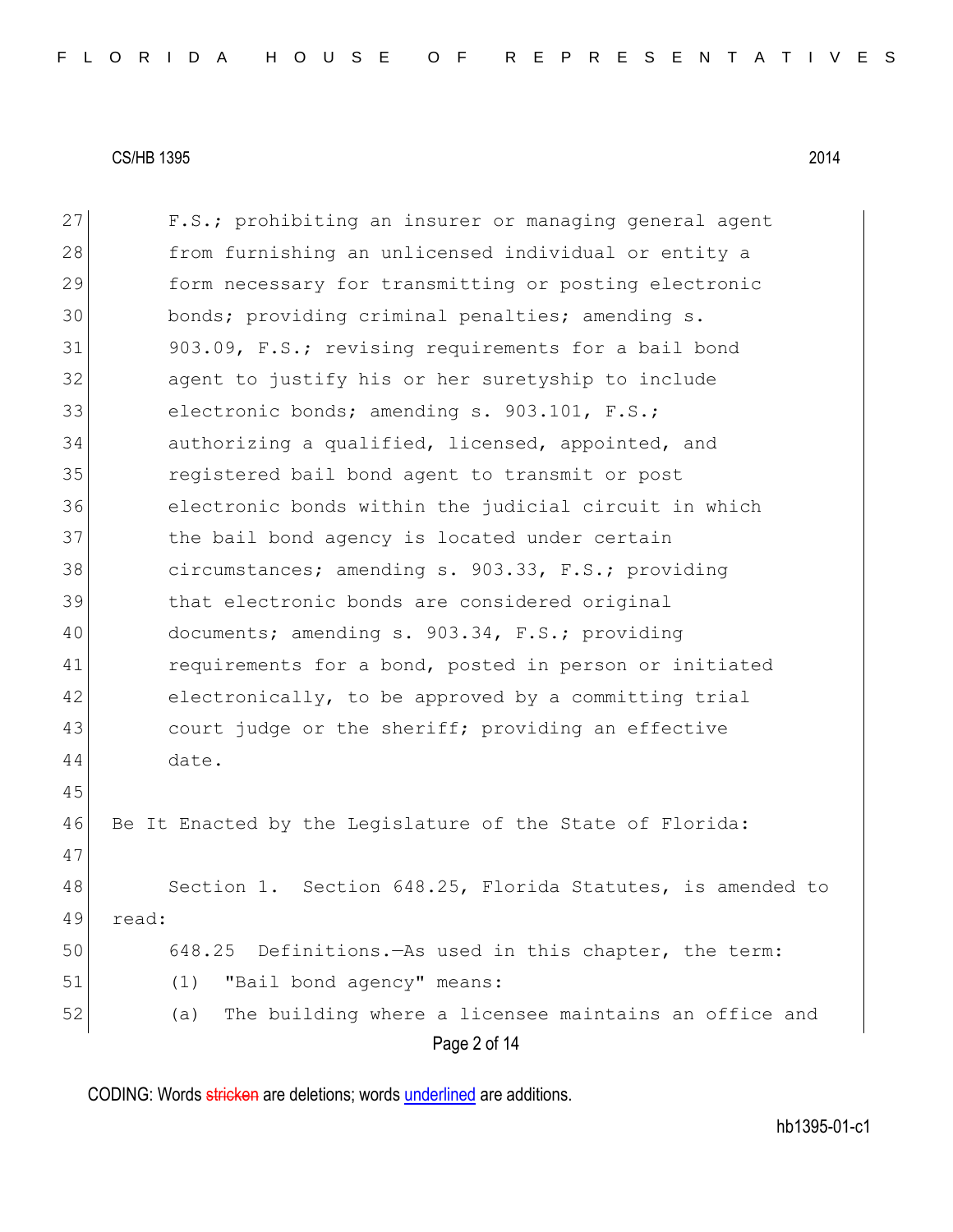| 53 | where all records required by ss. 648.34 and 648.36 are          |
|----|------------------------------------------------------------------|
| 54 | maintained; or                                                   |
| 55 | An entity that:<br>(b)                                           |
| 56 | Charges a fee or premium to release an accused<br>1.             |
| 57 | defendant or detainee from jail; or                              |
| 58 | Engages in or employs others to engage in any activity<br>2.     |
| 59 | that may be performed only by a licensed and appointed bail bond |
| 60 | agent; or                                                        |
| 61 | An entity that is physically located in a judicial<br>(C)        |
| 62 | circuit and that transmits electronic bonds. Such bonds may only |
| 63 | be transmitted to a jail that is located in the same judicial    |
| 64 | circuit as the agency.                                           |
| 65 | "Bail bond agent" means a limited surety agent or a<br>(2)       |
| 66 | professional bail bond agent as hereafter defined.               |
| 67 | "Delivery" means:<br>(3)                                         |
| 68 | Hand delivering a bond with attached power of<br>(a)             |
| 69 | attorney; or                                                     |
| 70 | Electronic transmission of a bond with attached power<br>(b)     |
| 71 | of attorney.                                                     |
| 72 | "Electronic bond" means a bond that is:<br>(4)                   |
| 73 | Transmitted or posted electronically with attached<br>(a)        |
| 74 | power of attorney by delivery to a jail or place where a         |
| 75 | defendant is being held using a delivery method other than hand  |
| 76 | delivering the executed power of attorney and completed bond     |
| 77 | form to the facility.                                            |
| 78 | Originated through the surety company quaranteeing its<br>(b)    |
|    | Page 3 of 14                                                     |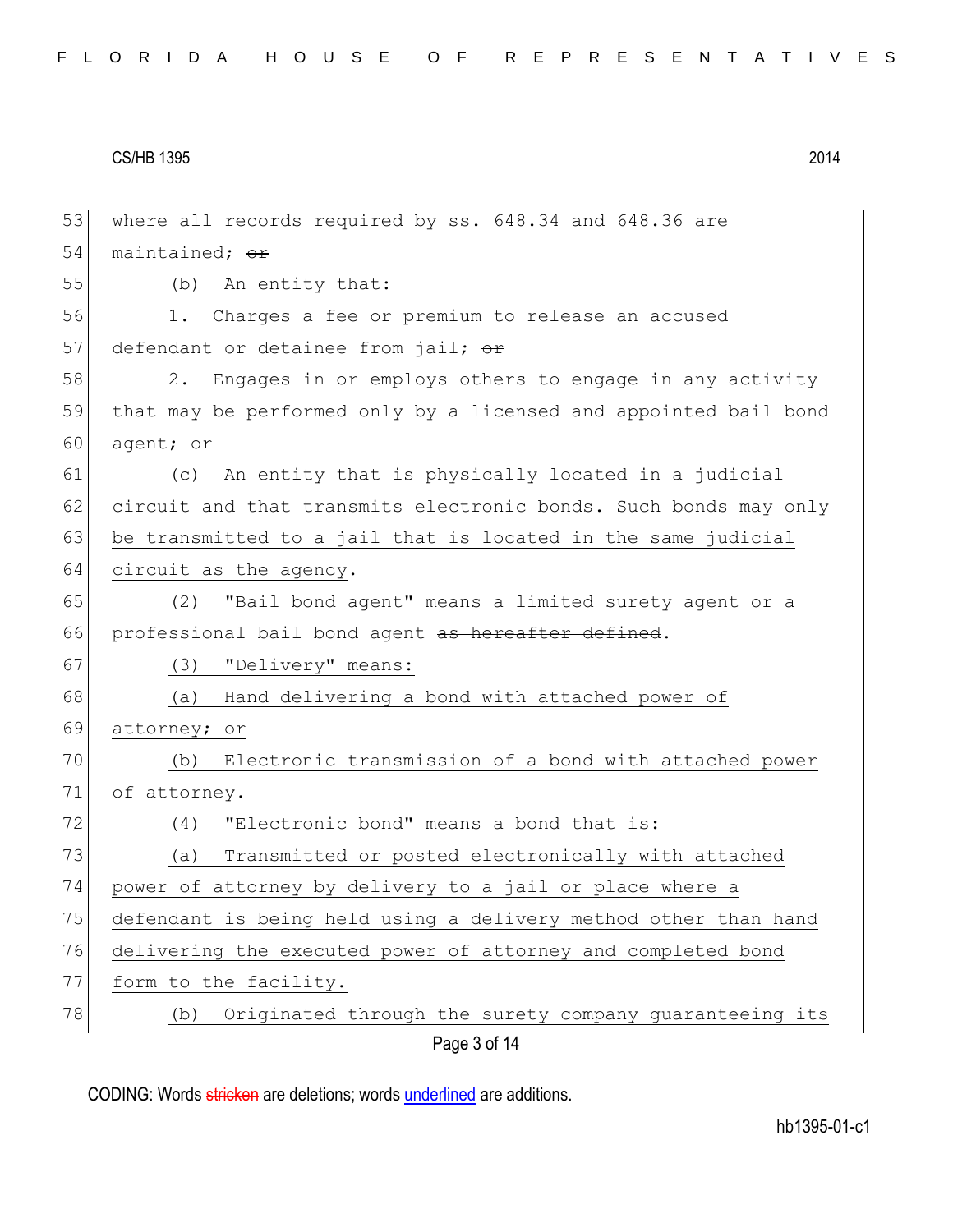79 undertaking which is admitted to and authorized by this state 80 and which possess a certificate of authority to underwrite bail 81 bonds in this state. 82 (c) Filed using a computer program to transmit information

83 electronically to another party.

84  $(5)$   $(3)$  "Managing general agent" means an  $\frac{1}{2}$  individual, 85 partnership, association, or corporation appointed or employed 86 by an insurer to supervise or manage the bail bond business 87 written in this state by limited surety agents appointed by the 88 insurer.

89  $(6)$   $(4)$  "Insurer" means a  $\frac{a}{b}$  domestic, foreign, or alien 90 surety company which has been authorized to transact surety 91 business in this state.

92  $(7)$   $\overline{5}$  "Limited surety agent" means an  $\overline{a}$  any individual 93 appointed by an insurer by power of attorney to execute or 94 countersign bail bonds in connection with judicial proceedings 95 who receives or is promised money or other things of value 96 therefor.

Page 4 of 14 97 (8)<del>(6)</del> "Primary bail bond agent" means a licensed bail 98 bond agent who is responsible for the overall operation and 99 | management of a bail bond agency location and whose 100 responsibilities include hiring and supervising all individuals 101 within that location. A bail bond agent may be designated as 102 primary bail bond agent for only one bail bond agency location. 103 (9)<del>(7)</del> "Professional bail bond agent" means a any person 104 who pledges United States currency, United States postal money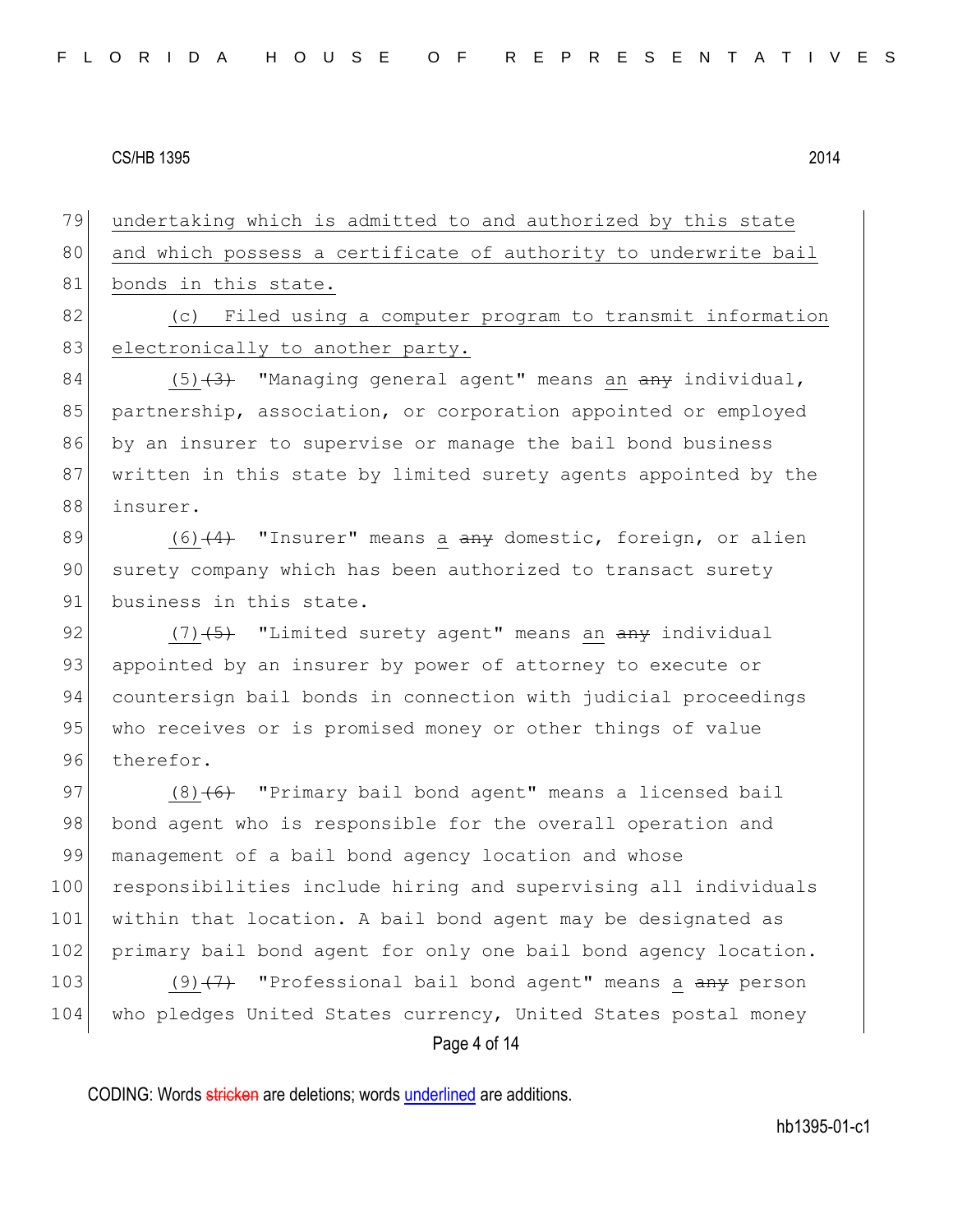105 orders, or cashier's checks as security for a bail bond in 106 connection with a judicial proceeding and receives or is 107 promised therefor money or other things of value.

108 (10) "Surety" means a property and casualty insurance 109 company holding a certificate of authority to transact surety 110 business in this state.

111  $(11)$   $(8)$  "Temporary bail bond agent" or "temporary 112 licensee" means a person employed by a bail bond agent or 113 agency, insurer, or managing general agent, and such licensee 114 has the same authority as a licensed bail bond agent, including 115 presenting defendants in court; apprehending, arresting, and 116 surrendering defendants to the proper authorities, while 117 accompanied by a supervising bail bond agent or an agent from 118 the same bail bond agency; and keeping defendants under 119 necessary surveillance. However, a temporary bail bond agent or 120 temporary licensee may not execute or sign bonds, handle 121 collateral receipts, or deliver bonds to appropriate 122 authorities. A temporary bail bond agent or temporary licensee 123 may not operate an agency or branch agency separate from the 124 location of the supervising bail bond agent, managing general 125 agent, or insurer by whom the temporary bail bond agent or 126 licensee is employed. This does not affect the right of a bail 127 bond agent or insurer to hire counsel or to obtain the 128 assistance of law enforcement officers.

129 Section 2. Section 648.30, Florida Statutes, is amended to 130 read:

### Page 5 of 14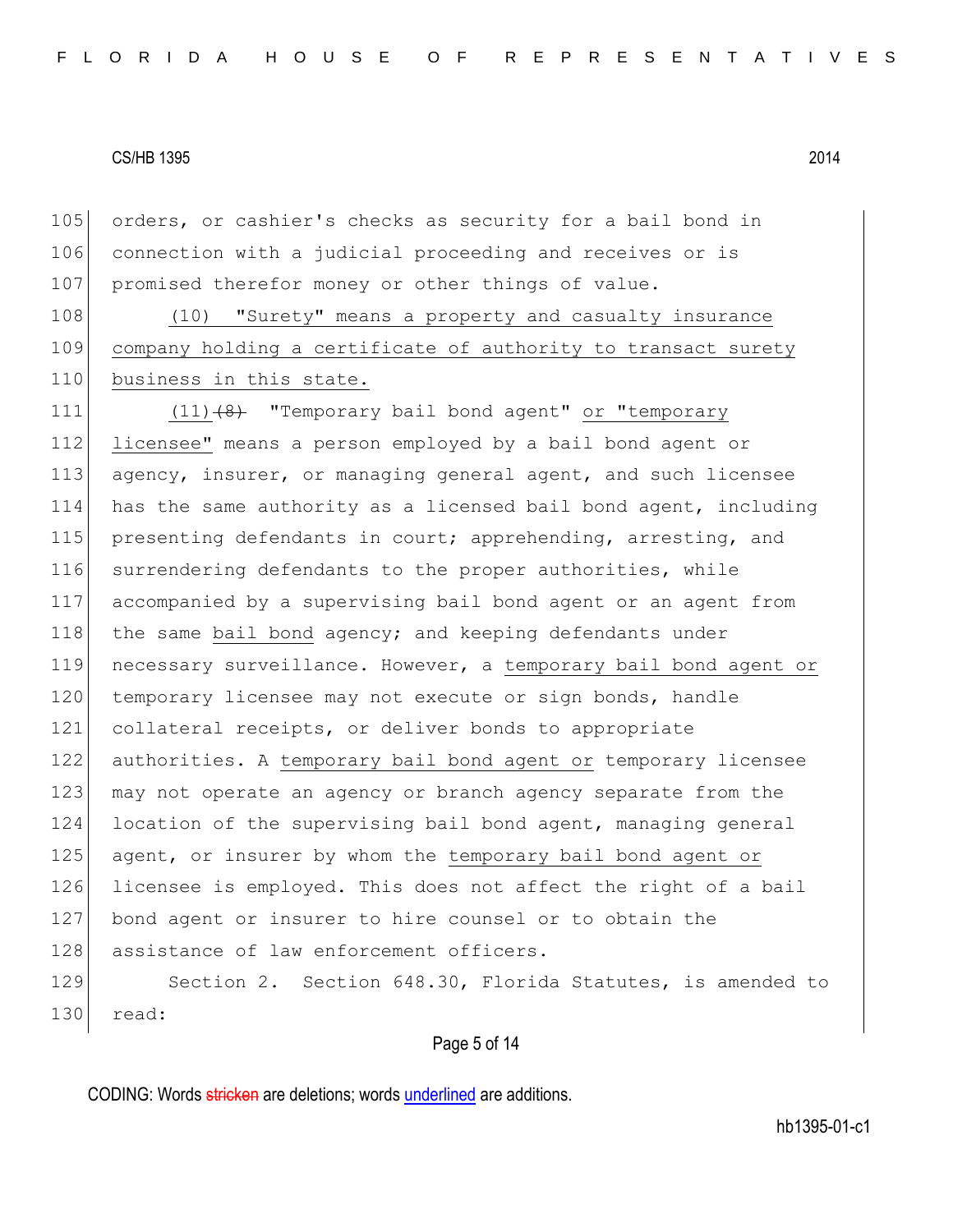| 131 | 648.30 Licensure and appointment required.-                          |
|-----|----------------------------------------------------------------------|
| 132 | (1)<br>A person may not:                                             |
| 133 | (a) Act in the capacity of a bail bond agent or temporary            |
| 134 | bail bond agent or perform any of the functions, duties, or          |
| 135 | powers prescribed for bail bond agents or temporary bail bond        |
| 136 | agents under this chapter unless that person is qualified,           |
| 137 | licensed, and appointed as provided in this chapter.                 |
| 138 | (b) $(2)$ A person may not Represent himself or herself to be        |
| 139 | a bail enforcement agent, bounty hunter, or other similar title      |
| 140 | in this state.                                                       |
| 141 | $(c)$ $(3)$ A person, other than a certified law enforcement         |
| 142 | officer, may not Apprehend, detain, or arrest a principal on a       |
| 143 | bond, wherever issued, unless that person is qualified,              |
| 144 | licensed, and appointed as provided in this chapter; or licensed     |
| 145 | as a bail bond agent or bail bond enforcement agent; $\tau$ or holds |
| 146 | an equivalent license by the state where the bond was written.       |
| 147 | Transmit or post an electronic bond with attached<br>(d)             |
| 148 | power of attorney unless he or she is duly qualified, licensed,      |
| 149 | and appointed as a bail bond agent.                                  |
| 150 | $(2)$ (4) A Any person who violates this section commits a           |
| 151 | felony of the third degree, punishable as provided in s.             |
| 152 | 775.082, s. 775.083, or s. 775.084.                                  |
| 153 | Section 3. Section 648.42, Florida Statutes, is amended to           |
| 154 | read:                                                                |
|     | Registration of bail bond agents.-<br>648.42                         |
| 155 |                                                                      |
| 156 | A bail bond agent may not become a surety on an<br>(1)               |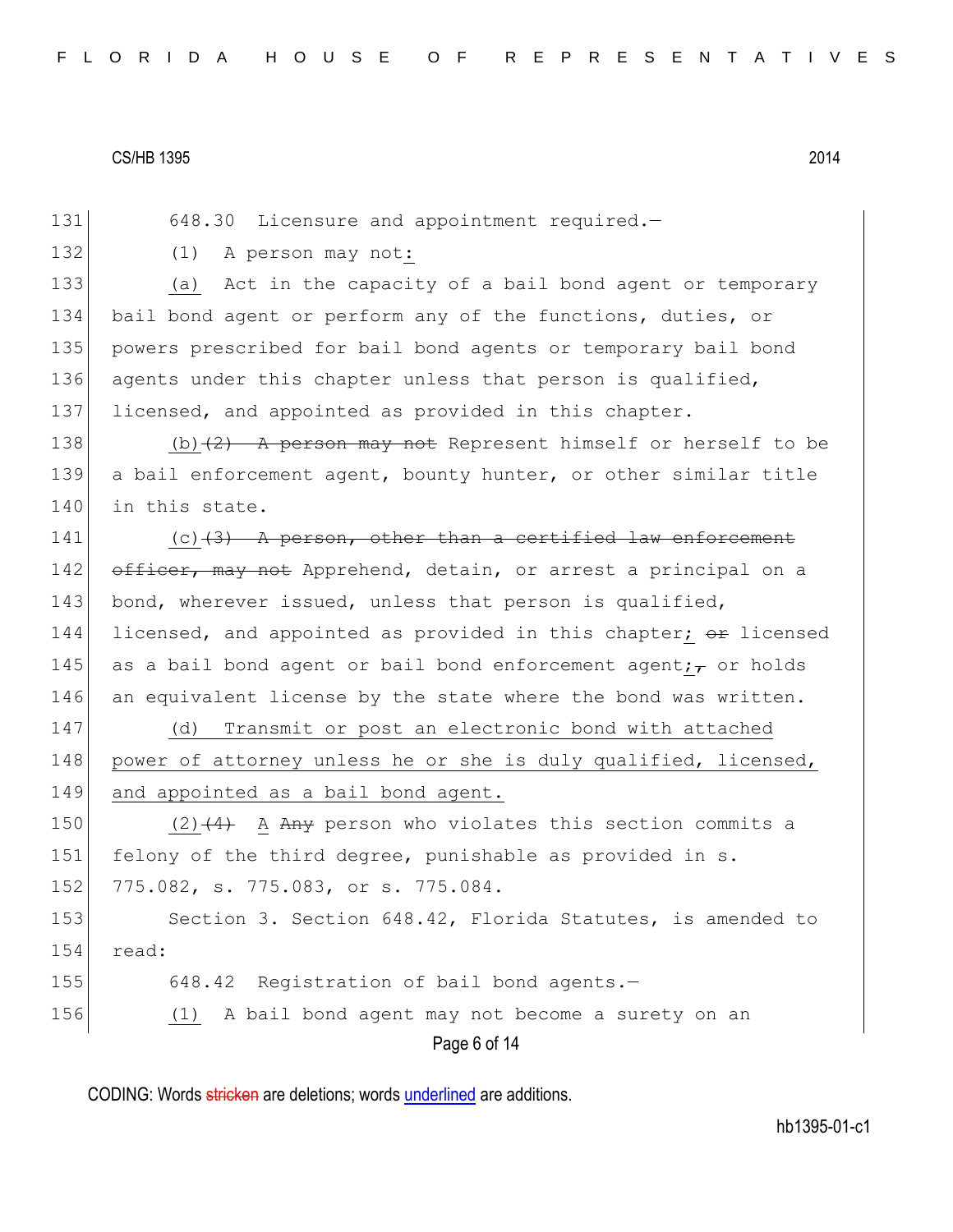Page 7 of 14 157 undertaking unless he or she has registered in the office of the 158 sheriff and with the clerk of the circuit court in the county in 159 which the bail bond agent resides. The bail bond agent may 160 register in a like manner in any other county. A<sub>7</sub> and any bail 161 bond agent shall file a certified copy of his or her appointment 162 by power of attorney from each insurer that which he or she 163 represents as a bail bond agent with each of such officers. 164 Registration and filing of a certified copy of renewed power of 165 attorney shall be performed by April 1 of each odd-numbered 166 year. The clerk of the circuit court and the sheriff may shall 167 not permit the registration of a bail bond agent unless such 168 bail bond agent is currently licensed and appointed by the 169 department. Nothing in This section does not shall prevent the 170 registration of a temporary licensee at the jail for the 171 purposes of enabling the licensee to perform the duties under 172 such license described as set forth in this chapter. 173 (2) A duly qualified, licensed, appointed, and registered 174 bail bond agent may transmit or post electronic bonds in the 175 judicial circuit in which the bail bond agency is located if the 176 sheriff agrees to accept such electronic bonds. 177 Section 4. Subsection (1) of section 648.43, Florida 178 Statutes, is amended to read: 179 648.43 Power of attorney; to be approved by department; 180 filing of copies; notification of transfer bond.-181 (1) Every insurer engaged in the writing of bail bonds 182 through bail bond agents in this state shall submit and have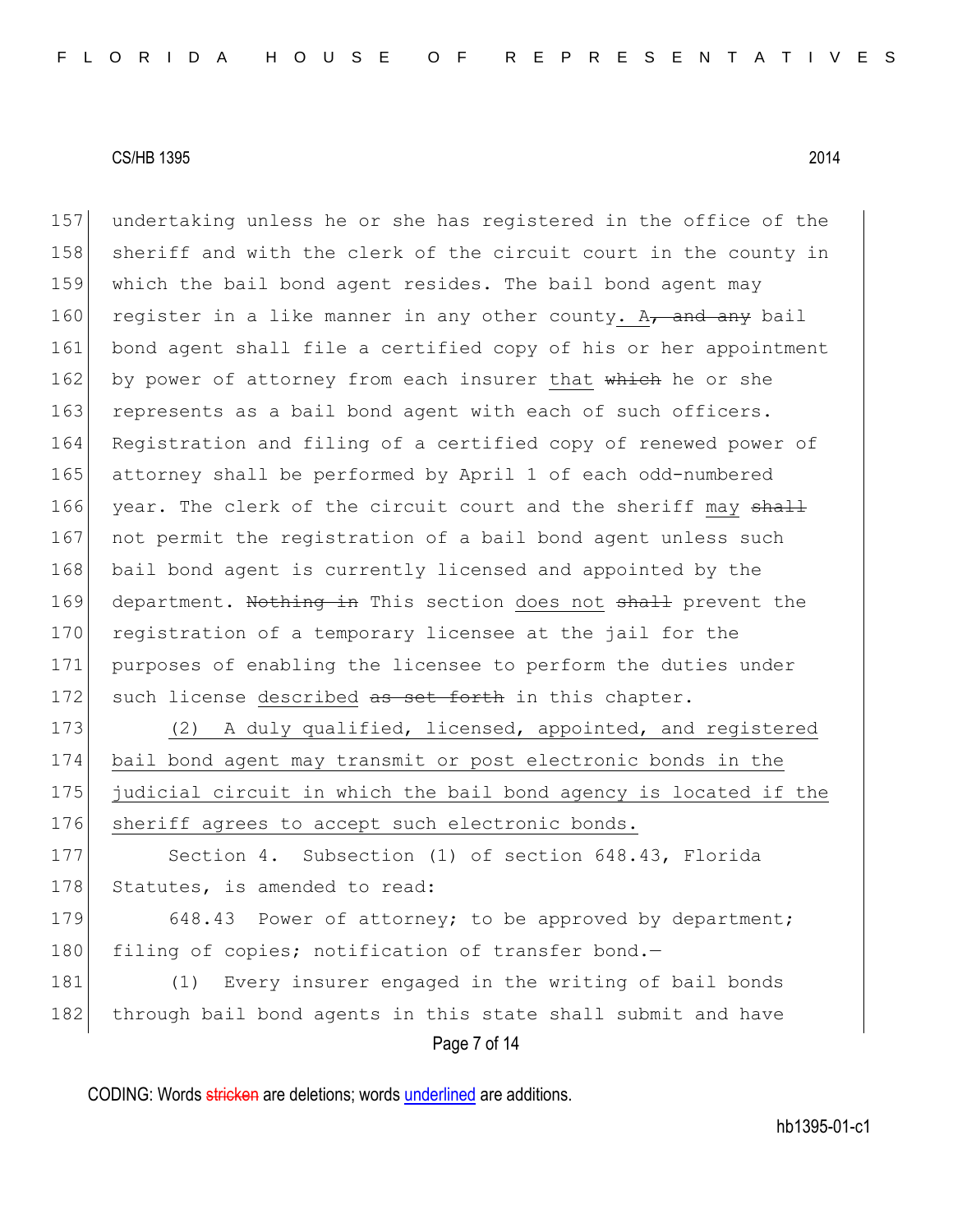Page 8 of 14 183 approved by the department **a** sample powers power of attorney, 184 including an electronic power of attorney to be attached to an 185 electronic bond, which will be the only forms form of powers 186 power of attorney the insurer will issue to bail bond agents in 187 this state. 188 Section 5. Paragraph (q) is added to subsection (1) of 189 section 648.44, Florida Statutes, and subsection (3) and 190 paragraph (a) of subsection (9) of that section are amended, to 191 read: 192 648.44 Prohibitions; penalty.-193 (1) A bail bond agent or temporary bail bond agent may 194 not: 195 (q) Transmit or post an electronic bond with attached 196 power of attorney unless he or she: 197 1. Is duly qualified, licensed, appointed, and registered 198 as a bail bond agent as provided in this chapter. 199 2. Is registered in the county within the judicial 200 circuit. 201 3. Has an agency physically located in the judicial 202 circuit in which the bond is being transmitted. 203 (3) A bail bond agent may not: 204 (a) Sign or countersign in blank any bond or otherwise 205 authorize another person to countersign his or her name to a 206 bond; or, give a power of attorney to, or otherwise authorize, 207 anyone to countersign his or her name to bonds unless the person  $208$  so authorized is a licensed and appointed bail bond agent

CODING: Words stricken are deletions; words underlined are additions.

hb1395-01-c1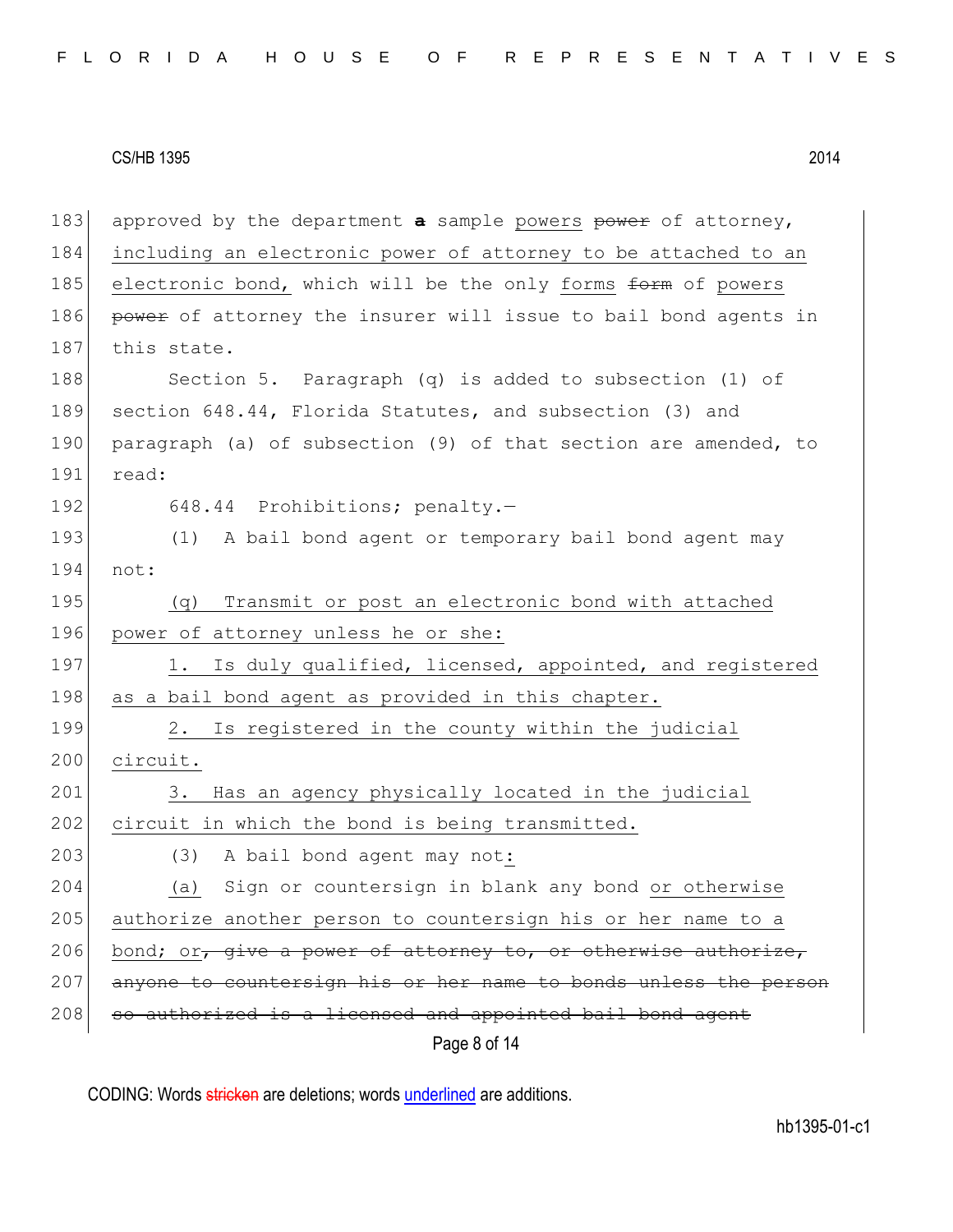209 directly employed by the bail bond agent giving such power of  $210$  attorney.

211 (b) Facilitate or allow an unlicensed person or a person 212 without a proper appointment to transmit or post an electronic 213 bond.

214 (9)(a) A  $A_{\text{H}}$  person who violates a  $A_{\text{H}}$  provision 215 provisions of paragraph (1)(e), paragraph (1)(f), paragraph 216 (1)(g), paragraph  $(1)(j)$ ,  $\theta$ r paragraph  $(1)(n)$ , or paragraph 217 (1)(q), or subsection (2) commits a felony of the third degree, 218 punishable as provided in s. 775.082, s. 775.083, or s. 775.084.

219 Section 6. Section 648.441, Florida Statutes, is amended 220 to read:

221 648.441 Furnishing supplies to unlicensed bail bond agent 222 prohibited; civil liability and penalty.-

223 (1) An insurer, managing general agent, bail bond agent, 224 or temporary bail bond agent appointed under this chapter may 225 not furnish to any person any blank forms, applications, 226 stationery, business card, or other supplies to be used in 227 soliciting, negotiating, or effecting bail bonds until such 228 person has received from the department a license to act as a 229 bail bond agent and is appointed by the insurer. This section 230 does not prohibit an unlicensed employee, under the direct 231 supervision and control of a licensed and appointed bail bond 232 agent, from possessing or executing in the bail bond agency, any 233 forms, except for powers of attorney, bond forms, and collateral 234 receipts, while acting within the scope of his or her

Page 9 of 14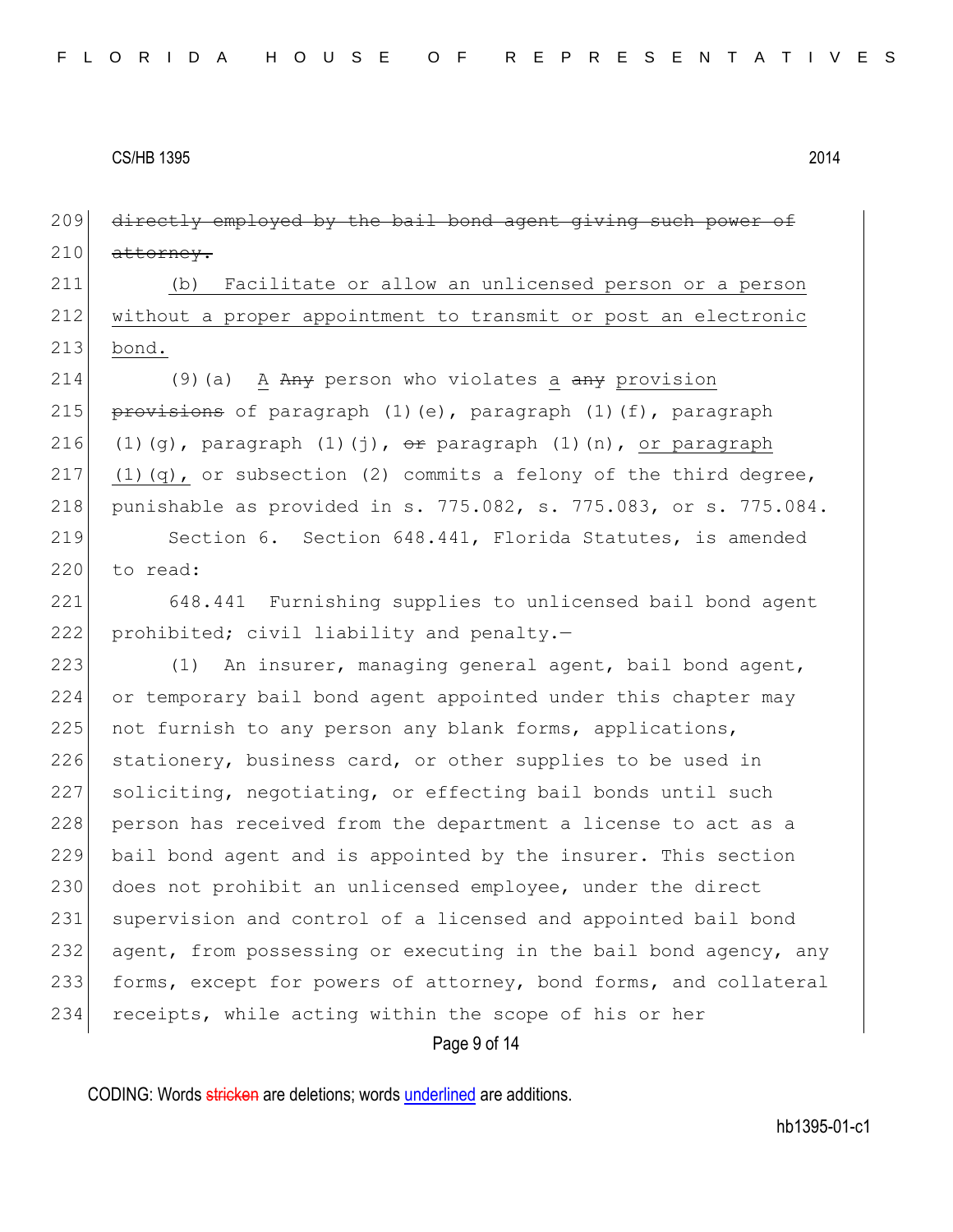235 employment.

236 (2) An insurer or managing general agent may not furnish 237 to an unlicensed individual or entity a form necessary for the 238 electronic transmittal or posting of electronic bonds.

239 (3) $(2)$  An Any insurer, licensee, or appointee who 240 furnishes to any bail bond agent or other person not named or 241 appointed by the insurer represented any of the supplies 242 specified mentioned in subsection (1) and accepts any bail bond 243 business from or writes any bail bond business for such bail 244 bond agent, person, or agency is subject to civil liability to 245 any insured of such insurer or indemnitor to the same extent and 246 in the same manner as if such bail bond agent or other person  $247$  had been appointed or authorized by the insurer, managing 248 general agent, or bail bond agent to act in its or his or her 249 behalf by the department.

250 (4) $(3)$  A Any person who violates this section commits a 251 misdemeanor of the first degree, punishable as provided in s.  $252$  775.082 or s. 775.083, except that the violator is subject to a 253 fine of up to not to exceed \$5,000 in addition to, or in lieu 254 of, any term of imprisonment.

255 Section 7. Section 903.09, Florida Statutes, is amended to 256 read:

 $257$  903.09 Justification of sureties. $-$ 

Page 10 of 14 258 (1) A surety shall execute an affidavit stating that she 259 or he possesses the qualifications and net worth required to 260 become a surety. The affidavit shall describe the surety's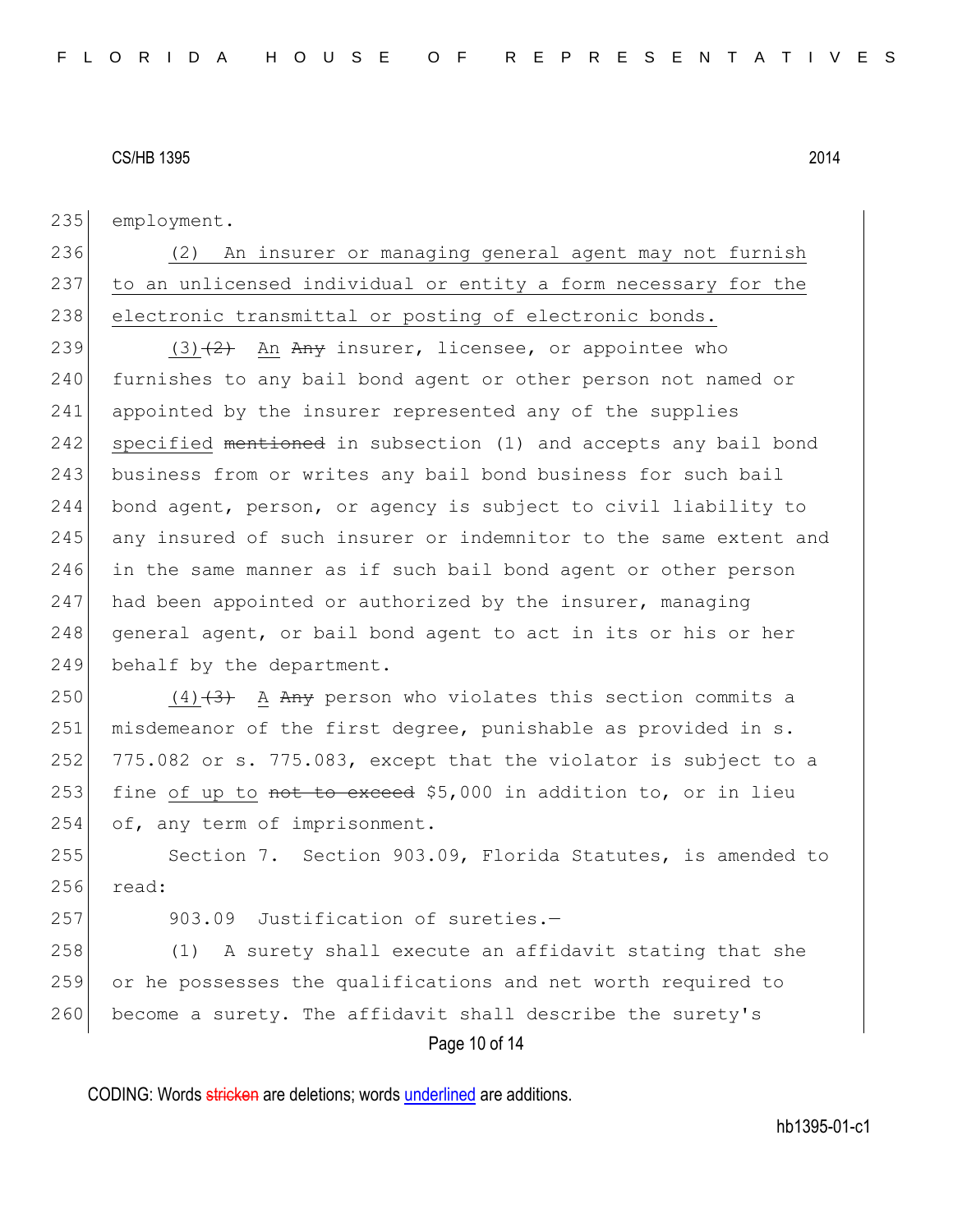Page 11 of 14 261 property and any encumbrances and shall state the number and 262 amount of any bonds entered into by the surety at any court that 263 remain undischarged. 264 (2) A bail bond agent, as defined in s.  $648.25(2)$ , shall 265 justify her or his suretyship by any of the following: 266 (a) Attaching the original attaching a copy of the power 267 of attorney issued by the company bearing an original signature 268 of a duly qualified, licensed, appointed, and registered bail  $269$  bond agent to the bond to the bond or by attaching to the bond 270 United States currency, a United States postal money order, or 271 cashier's check in the amount of the bond; but the United States 272 currency, United States postal money order, or cashier's check 273 cannot be used to secure more than one bond. Nothing herein 274 shall prohibit two or more qualified sureties from each posting 275 any portion of a bond amount, and being liable for only that  $276$  amount, so long as the total posted by all cosureties is equal 277 to the amount of bond required. 278 (b) Transmitting or posting electronic bonds from the 279 surety company of the executed power of attorney, if allowed by 280 the sheriff. 281 (c) Attaching to the bond United States currency, a United 282 States postal money order, or a cashier's check in the amount of 283 the bond; however, the United States currency, United States 284 postal money order, or cashier's check may not be used to secure 285 more than one bond. 286 (3) This section does not prohibit two or more qualified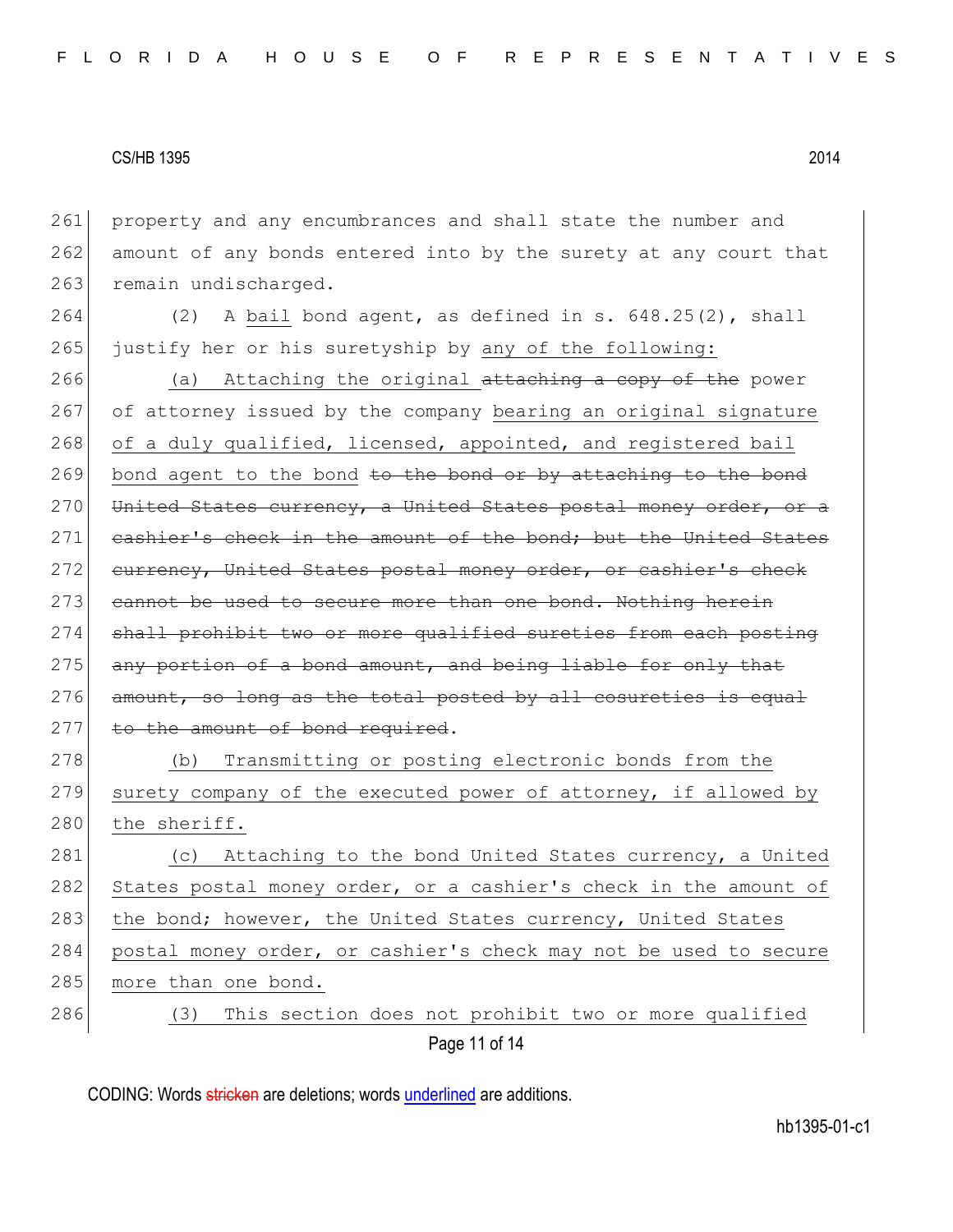| 287 | sureties from each posting any portion of a bond amount and      |
|-----|------------------------------------------------------------------|
| 288 | being liable for only that amount, so long as the total posted   |
| 289 | by all cosureties is equal to the amount of bond required.       |
| 290 | Section 8. Section 903.101, Florida Statutes, is amended         |
| 291 | to read:                                                         |
| 292 | 903.101 Sureties; licensed persons; to have equal access.-       |
| 293 | Subject to rules adopted by the Department of Financial Services |
| 294 | and by the Financial Services Commission, each every surety who  |
| 295 | meets the requirements of ss. 903.05, 903.06, 903.08, and        |
| 296 | 903.09, and each every person who is currently licensed by the   |
| 297 | Department of Financial Services and registered as required by   |
| 298 | s. 648.42 shall have equal access to the jails of this state for |
| 299 | the purpose of making bonds. A duly qualified, licensed,         |
| 300 | appointed, and registered bail bond agent may transmit or post   |
| 301 | electronic bonds in the judicial circuit in which the bail bond  |
| 302 | agency is located if the sheriff agrees to accept such           |
| 303 | electronic bonds.                                                |
| 304 | Section 9. Section 903.33, Florida Statutes, is amended to       |
| 305 | read:                                                            |
| 306 | 903.33 Bail not discharged for certain defects. - The            |
| 307 | liability of a surety is shall not be affected by his or her     |
| 308 | lack of any qualifications required by law, any agreement not    |
| 309 | expressed in the undertakings, or the failure of the defendant   |
| 310 | to join in the bond. An electronic bond is considered an         |
| 311 | original document and may not be discharged on the ground that   |
| 312 | it is not such a document.                                       |
|     |                                                                  |

# Page 12 of 14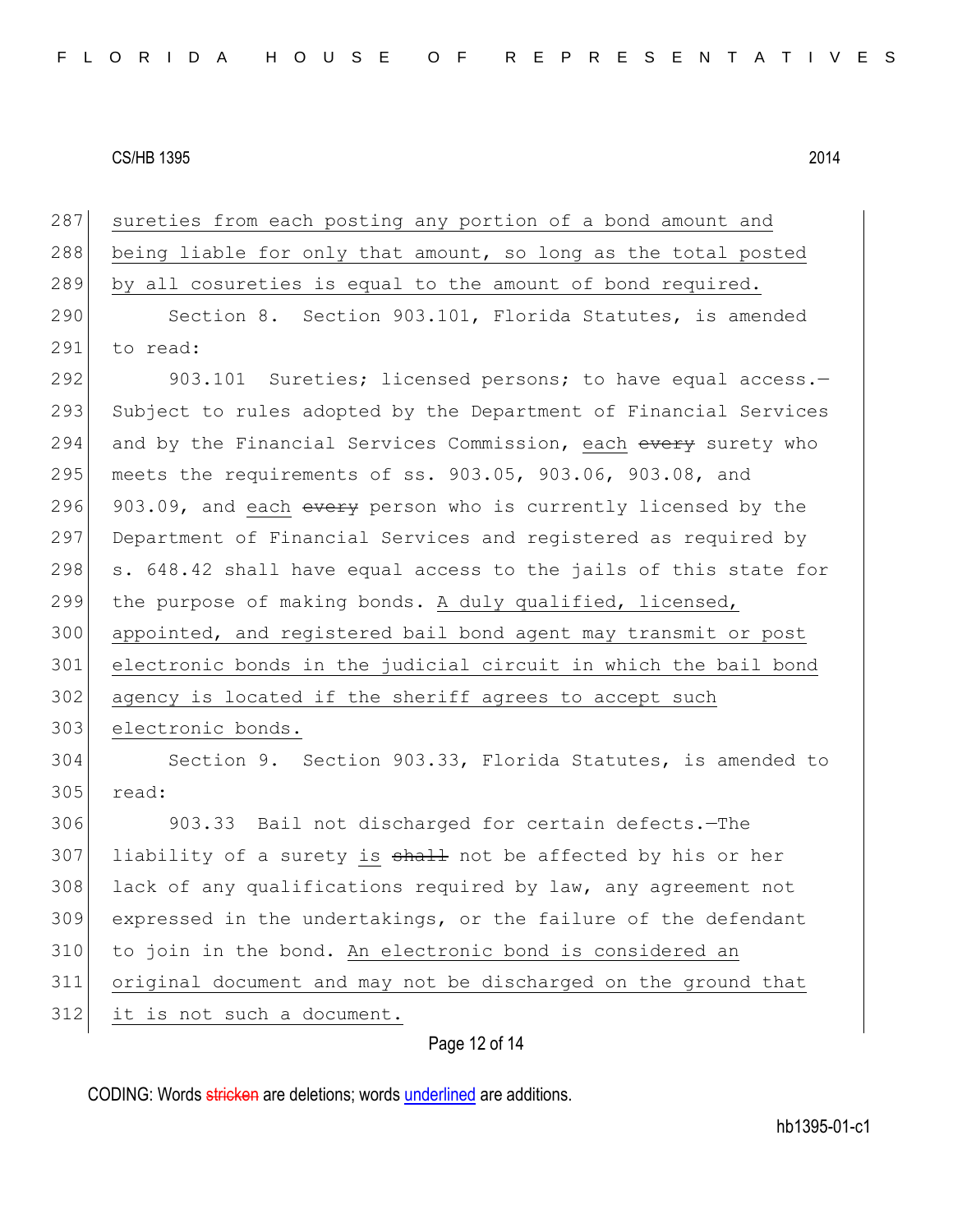| 313 | Section 10. Section 903.34, Florida Statutes, is amended         |
|-----|------------------------------------------------------------------|
| 314 | to read:                                                         |
| 315 | 903.34 Who may admit to bail.-                                   |
| 316 | In criminal actions instituted or pending in a any<br>(1)        |
| 317 | state court, bonds given by defendants before trial until appeal |
| 318 | shall be approved by a committing trial court judge or the       |
| 319 | sheriff. The bond must:                                          |
| 320 | (a) Be posted in person by a duly qualified, licensed,           |
| 321 | appointed, and registered bail bond agent pursuant to s. 648.42  |
| 322 | by attaching to the bond a power of attorney in a form approved  |
| 323 | by the Department of Financial Services and issued by a          |
| 324 | qualified surety insurance company for whom a certificate of     |
| 325 | authority has been issued by the Office of Insurance Regulation; |
| 326 | and                                                              |
| 327 | Be transmitted and posted as an electronic bond as<br>(b)        |
| 328 | defined in s. 648.25 by a duly qualified, licensed, appointed,   |
| 329 | and registered bail bond agent pursuant to s. 648.42. The        |
| 330 | transmittal or posting of an electronic bond must originate      |
| 331 | through the surety company guaranteeing its undertaking. The     |
| 332 | surety company must electronically transmit the bond and power   |
| 333 | of attorney on forms approved by the Department of Financial     |
| 334 | Services for the qualified surety insurance company for whom a   |
| 335 | certificate of authority has been issued by the Office of        |
| 336 | Insurance Regulation; and                                        |
| 337 | The sheriff must agree to accept the transmittal and<br>1.       |
| 338 | posting of an electronic bond and attached power of attorney.    |
|     | Page 13 of 14                                                    |